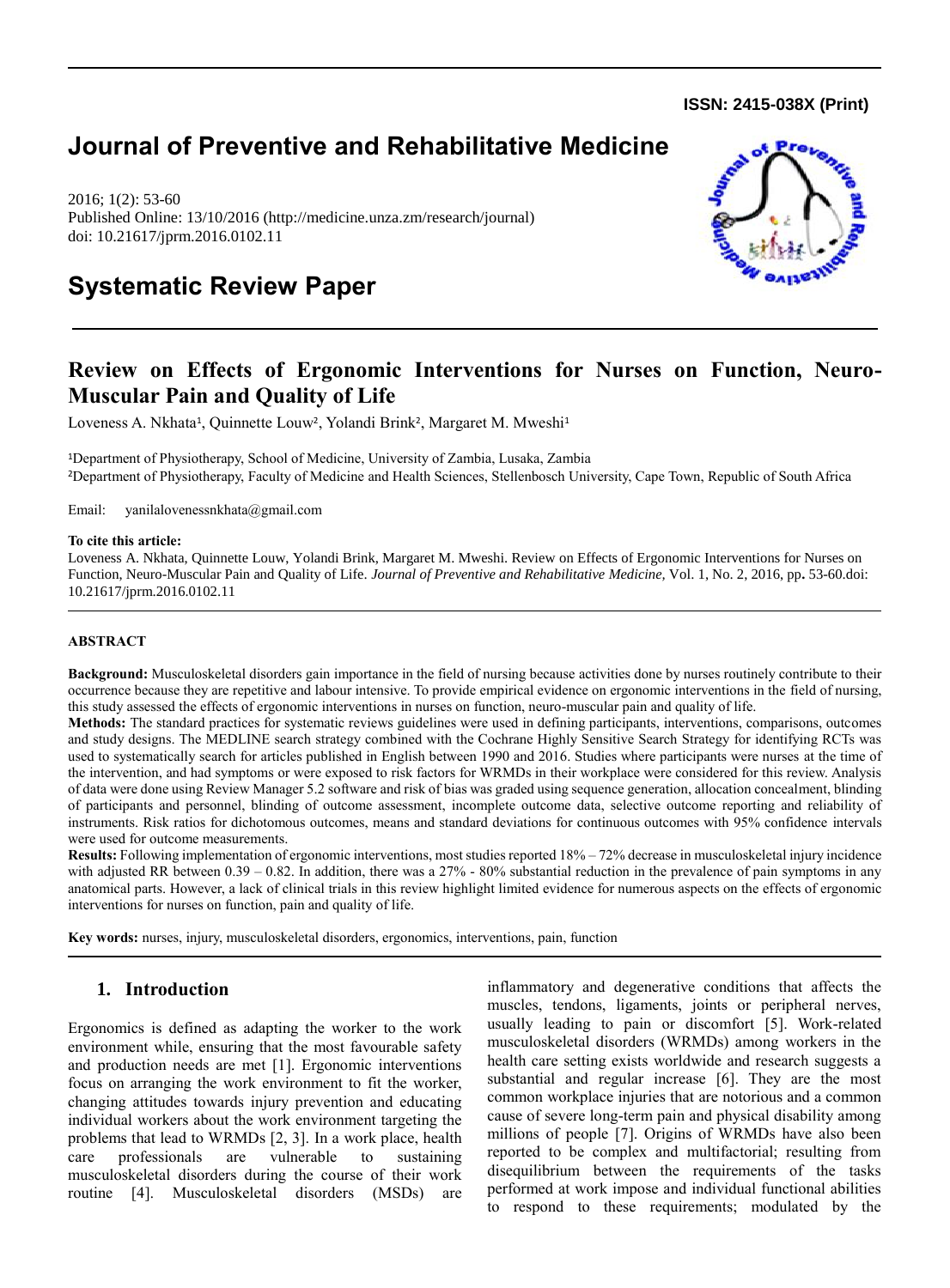characteristics of work organization [8-11]. These disorders account for at least 40% of lost-time and often generate enormous human and economic cost because they produce different levels of functional disabilities that lead to; absence from work, medical treatment, decreased productivity and the payment of social indemnities [9-11]. Besides physical, biomechanical and ergonomic stress, the aetiology of WRMDs may include psychosocial and organizational risk factors, such as high occupational stress, inadequate social support, monotonous activities, anxiety and depression, among others [8-11].

Three primary risk factors associated with WRMDs have been identified as repetitious movements, awkward postures and high force levels [12,13]. These are common in the practice of nursing because nurses routinely perform activities such as assisting weak patients during walking, lifting and transferring patients in and out of the bed or from the floor and lifting of heavy equipment [12-14]. Work-related musculoskeletal disorders gain importance in the field of nursing because activities done by nurses routinely contribute to the occurrence of MSD [8, 15, 16] because they are repetitive and labour intensive.

In order to overcome musculoskeletal disorders or symptoms, interventions such as training, ergonomic modifications, rest breaks, and workplace exercises with various effects have been implemented. The benefits of workplace ergonomics intervention include reductions in the injuries as well as improved work quality and productivity [17, 18, 19].

Allegedly, increased numbers of sick days per year, premature retirement and poor health have been reported as consequences of WRMDs among nurses [20,8]. In addition, nurses have cited strenuous work and psychological demands as key triggers to premature retirement. In the recent past systematic reviews on WRMDs, their prevention and effectiveness of interventions among nurses have been published [21, 22, 23]. Lelis and others, [8] evaluated the evidence of the susceptibility of nursing professionals to WRMDs. Inevitably, Yassi and Lockhart [21] reviewed causal relationships between nursing tasks and lower back pain while, Schlossmacher and Amaral [22] assessed the methods of evaluating low back injury caused by unfavorable working conditions among nurses. Long and others [5] in their review considered the risk factors and functional consequences of work-related upper quadrant musculoskeletal disorders among midwives, nurses and physicians. Pertaining to anatomical sites, Ellapan and Narsigen [23] in their review described the kinesiology of prolonged vertebral flexion adopted by nurses during patient transfer activities and the gynoid somatotype as a primary intrinsic predisposing risk factor of lower back pain among nurses. The review also considered the examination of different physical therapy strategies adopted to curb the occurrence of WRMDs among nurses. Outcomes from the review suggest that nurses, who regularly participate in physical activity, lower their risk of WRMDs. This outcome is in line with Warming and others [24] who supported the motion that physical therapy is a strong therapeutic modality to resolve the symptoms of lower back injuries and enhances quality of life among nurses. Engkvist and others [25] in their review reported ergonomic-education on the application of

proper patient-transfer techniques as an intervention that received considerable attention to curb poor patient -transfer techniques, which is the primary culprit of lower back pain among nurses. However, Warming and others [24] counteracted that education on the application of proper patient-transfer to nurses did not eliminate the incidence of lower back pain. In order to provide empirical evidence on ergonomic interventions in the field of nursing, this study aimed to assess the effects of ergonomic interventions in nurses on function, neuro-muscular (NMS) pain and quality of life. In addition, the review evaluated the effects of environmental, cognitive and medical interventions, on function, NMS pain and quality of life.

## **2. Methodology**

The standard practices for systematic reviews (PRISMA) guideline checklist was adopted in defining participants, interventions, comparisons, outcomes and study designs (PICOS). Intervention studies such as Randomized controlled trials (RCTs), quasi-randomized trials, case-control, crossover trials and observational studies published in English between 1990 and 2016 were considered for this review and included studies where participants were nurses at the time of the intervention, and had symptoms or were exposed to risk factors for WRMDs in their workplace. A nurse in this review was defined as a person formally educated and trained in the care of the sick or infirm including nurse-midwife, nursepractitioner and registered nurse. Studies examining at least one medical, environmental or cognitive intervention, or a combination of these at the workplace aimed at the preventing and reducing symptoms of WRMDs among nurses were included. Primary outcomes included; Prevalence of WRMDs, Work-related function that was measured by number of workdays lost, loss of function, loss of / change in job, work disability, and level of functioning using the modified functional independence measure and complaints or symptoms such as pain or muscle stiffness in any anatomical part using a dichotomy scale.

The MEDLINE search strategy combined with the sensitivity and precision-maximizing version of the Cochrane Highly Sensitive Search Strategy for identifying RCTs was used to systematically search for articles in English language. Biomed central, the Cochrane Occupational Safety and Health review group database, the Cochrane Central Register of Controlled Trials, MEDLINE, EMBASE, Science Citation Index (ISI), CINAHL, Physiotherapy Evidence Database (PEDro), the US Centers for Disease Control and Prevention, the National Institute for Occupational Safety and Health (NIOSH) database and the International Occupational Safety and Health Information Centre (CIS) database were searched. For unpublished and ongoing studies, the World Health Organization International Clinical Trials Registry Platform, Trials Central, UK National Research Register (NRR), US Centers for Disease Control and Prevention's National and Institute for Occupational Safety and Health (NIOSH) websites were searched. In addition, bibliographies in relevant articles were checked to identify studies on the subject matter, after which, review authors obtained and screened abstracts and citations identified by the searches and then retrieved fulltext articles independently to identify eligible studies for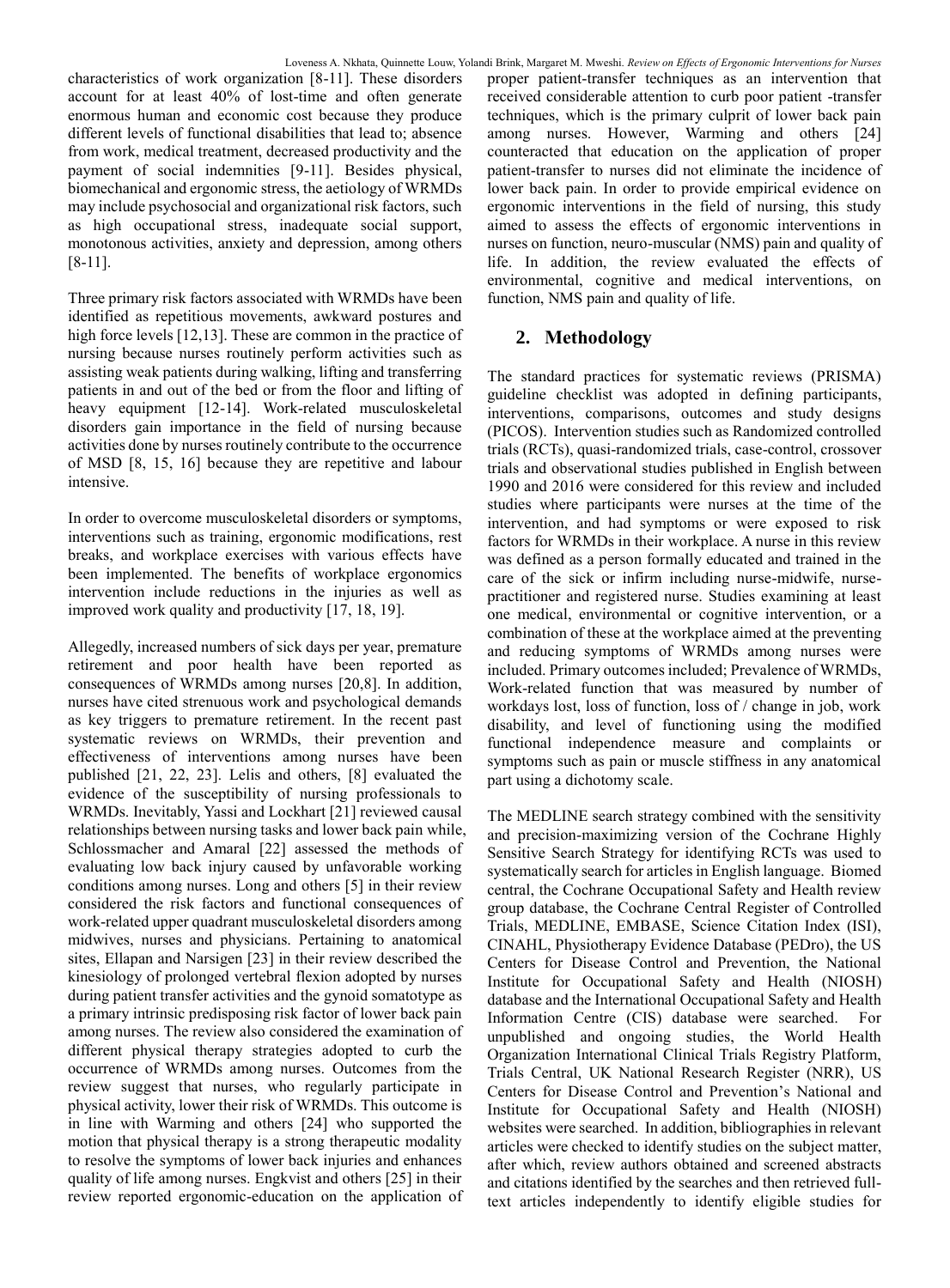independent selection. Data extraction was performed independently taking into consideration checks for discrepancies, and processing as described in the *Cochrane Handbook for Systematic Reviews of Interventions* [26] were discrepancies are resolved by consensus. Statistical analysis were done using Review Manager 5.2 [27] software. Study were graded for risk of bias using the following domains: sequence generation, allocation concealment, blinding of participants and personnel, blinding of outcome assessment, incomplete outcome data, selective outcome reporting and reliability of instruments. Risk ratios (RR) for dichotomous outcomes, means and standard deviations (SD) for continuous outcomes with 95% confidence intervals (CI) were used for outcome measurements.

## **3. Results**

Sixty-seven potentially relevant references were identified. The key search words included musculoskeletal disorders, MSDs, conditions, musculoskeletal pain, nurses, nursing staff, personnel, work-related injuries, WRMDS or WMSD, ergonomic, workload, workplace, clinical trial, interventions, randomized control trial, quality of life, physical therapy, and exercise. Titles, keywords, and abstracts of these references were assessed and 19 potentially eligible references were selected, and publications obtained. Reference lists from full papers were also assessed and three studies were identified giving a total of 22 potentially eligible studies. An ongoing trial on Prevention of low back pain and its consequences among nurses' aides in elderly care: a stepped-wedge multifaceted cluster-randomized controlled trial [28] was identified however; this study was not included because the population under study is equivalent to nurse assistants. From the 22 studies, only 12 studies were included in the systematic review. These studies recruited approximately 2390 participants. Table 1 gives an overview of included studies and figure 1 illustrates the selection process. The characteristics of excluded studies are shown in Table 2

Five studies [24, 29, 30, 31, 32] evaluated ergonomic training and environmental interventions, three studies [33, 34, 35] assessed combined interventions (ergonomic training, medical and environmental interventions). The rest of the studies assessed only medical interventions [36, 37] and environmental interventions [38]. Most studies [29, 30, 32, 33, 34, 38] had a follow-up period of between 1-3 years. Most of the studies, which were included in this review, were observational studies. Therefore, a tool to assess risk of bias that contains eight question items measured on a Likert scale for cohort studies was used to assess bias. Overall, the risk of bias in the included studies was unclear Table 3.

#### **Effects of ergonomic interventions on neuromuscular pain**.

Effects of ergonomic interventions on neuromuscular pain were reported in eleven studies [29-37, 39]. The program elements in these studies resulted in statistically significant decrease in the rate of musculoskeletal injuries and symptoms of NMS pain post intervention. In four of the studies [31, 3335] effects of ergonomic interventions on work related function and changes in their risk factors were measured. Outcomes showed a significant reduction in workers' compensation costs, lost workday injuries as well as the number of modified duty days taken per injury after the intervention. In one study [34] there was a statistically significant increase in two subscales of job satisfaction that is professional status and tasks requirements, which subsequently influenced worker retention. After ergonomic interventions five studies [33,34,36-38] reported significant improvement in participants cardiopulmonary function, body mass index, muscle strength, range of motion, flexibility and durability which improved quality of life by promoting health related physical fitness.

#### **Incidence of Work-related musculoskeletal disorders and complaints or symptoms of pain in any anatomical part following implementation of ergonomic interventions**

Following implementation of ergonomic interventions, most studies [36,38-43] reported 18% – 72% decrease in musculoskeletal injury incidence with adjusted RR between  $0.39 - 0.82$  (Figure 2). In addition, there was a  $27\% - 80\%$ substantial reduction in the prevalence of pain symptoms in any anatomical parts. However, in one study [32] there was an increase in the prevalence of upper back and hip symptoms post intervention but this result was not seen in other body regions.

#### **Work-related function and quality of life**

Work-related function was measured by the number of workdays lost, loss of / change in job, work disability and level of functioning. In post-intervention assessment, most studies [24, 29-31, 34, 35,38, 39] highlighted decrease in the number of modified duty days taken per injury, lost workdays and total lost days due to injury. Subsequently, there was an improvement in the quality of life for workers and a reduction in treatment costs and worker compensation. Figure 3 shows work-related function and quality of life. Participants selfreports in some studies [29-32] indicated that implementation of ergonomic interventions increased confidence, motivation, performance in patient handling activities as well as job satisfaction and decreased unsafe patient handling practices and physical stress. After therapeutic intervention [36,37] reported significant improvement in participants cardiopulmonary function, body mass index, muscle strength, range of motion, flexibility and durability which improved and promoted health related physical fitness.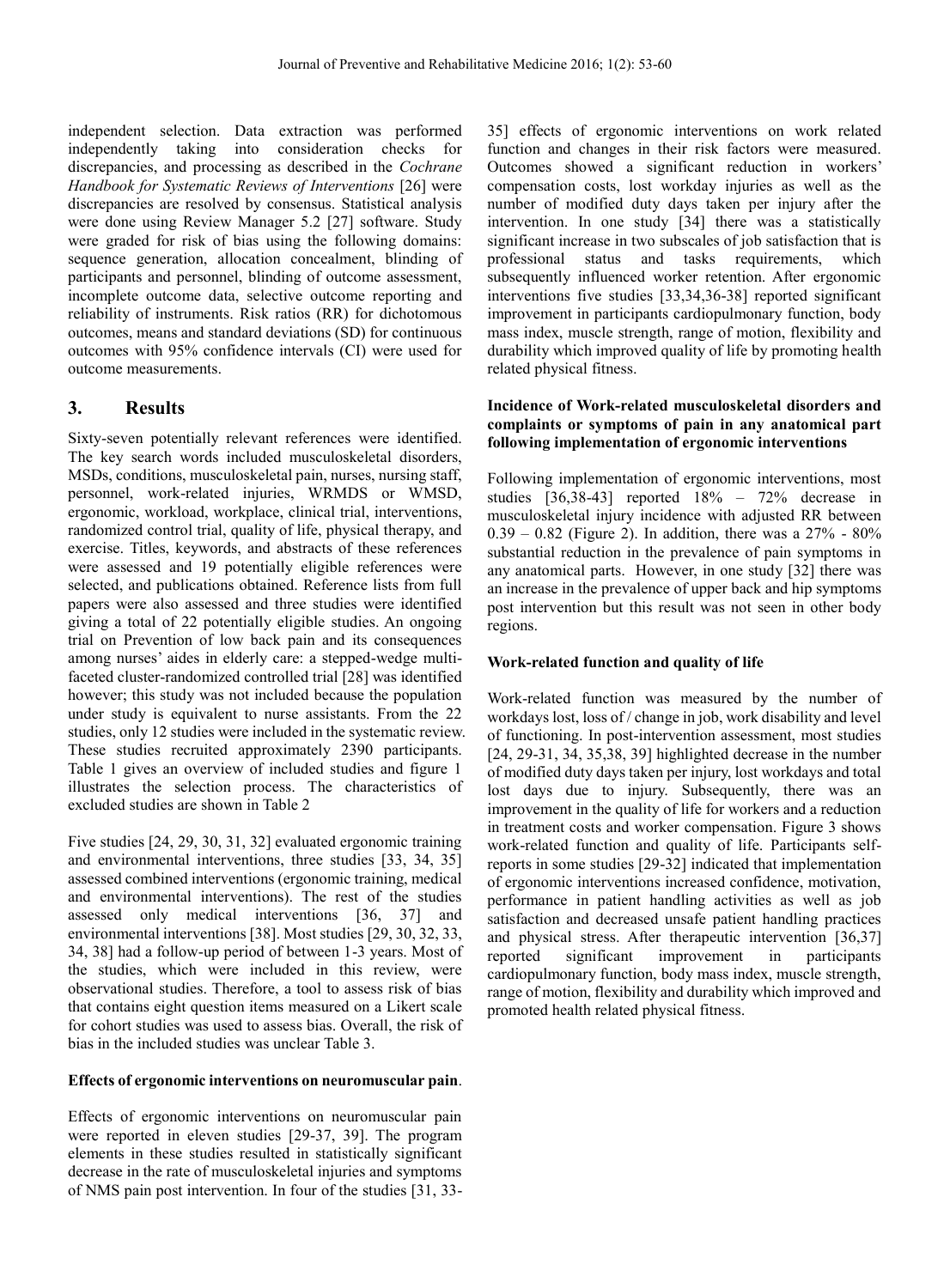#### **Table 1: Characteristics of included studies**

| Author                    | Title                                                                                                                                                                         | <b>Outcomes</b>                                                                                                                                                |
|---------------------------|-------------------------------------------------------------------------------------------------------------------------------------------------------------------------------|----------------------------------------------------------------------------------------------------------------------------------------------------------------|
| Freimann et al. (2015)    | Effects of a home-exercise program (Medical intervention) on<br>cervical and lumbar range of motion among nurses with neck and<br>lower back pain: a quasi-experimental study | Intensive home-exercise therapy program improved<br>cervical and lumbar range of motion among intensive care<br>nurses                                         |
| Owen et al, (2002)        | An ergonomic approach to reducing back/shoulder stress in<br>Hospital nursing personnel: a five year follow up                                                                | Reduction in back/shoulder injuries, number of lost work<br>and restricted days                                                                                |
| Collins et al. (2004)     | An evaluation of "best practices" musculoskeletal injury<br>prevention programme in nursing homes                                                                             | Reduced incidence in handling injury, worker compensation<br>and lost work day injuries                                                                        |
| Nelson et al, (2006)      | Development and evaluation of a multifaceted ergonomic<br>programme to prevent injuries associated with patient handling<br>tasks                                             | Decreased rate of musculoskeletal injuries and modified<br>duty days taken per injury. Significant increase in job<br>satisfaction                             |
| Soon and Jong, (2010)     | Development of an intervention to prevent work-related<br>musculoskeletal disorders among hospital nurses based on the<br>participatory approach                              | Reduced risk factors at the hospital wards and improved<br>activities that involved subject participation                                                      |
| Lagerstrom et al, (1996)  | Evaluation of the implementation of an education and training<br>programme for nursing personnel at a Hospital in Sweden                                                      | Increased prevalence of upper back and hip symptoms from<br>1992-1995                                                                                          |
| Smedly et al. (2003)      | Impact of ergonomic intervention on back pain among nurses                                                                                                                    | Change in risk factors insufficient to produce a substantial<br>reduction in back pain                                                                         |
| Hartvigsen et al. (2005)  | Intensive education combined with low tech ergonomic<br>intervention does not prevent low back pain in nurses                                                                 | Intense weekly education, transfer techniques and low-tech<br>ergonomic equipment was not superior to 1 day<br>instructional meeting.                          |
| Evanoff et al. $(2003)$   | Reduction in injury rates in nursing personnel through<br>introduction of mechanical lifts in the work place                                                                  | Lifts were effective in reducing musculoskeletal injuries in<br>nurses.                                                                                        |
| Knibbe and Friele, (1998) | The use of logs to assess exposure to manual handling of patients<br>illustrated in an intervention study in home care nursing                                                | Reduction in the number of transfers: hoists appeared to<br>provide solution for about 1/3 of the total transfers                                              |
| Warming et al, (2008)     | Little effect of transfer technique instruction and physical fitness<br>training in reducing low back pain among nurses: a cluster<br>randomized intervention study           | Ergonomic training minimized chances of lower back pain<br>among nurses. However, education on the application of<br>proper transfer techniques had no effect. |
| Yuan et al $(2009)$       | An intervention program to promote health-related physical<br>fitness in nurses                                                                                               | Regular exercising nurses had a lower risk of lower back<br>pain                                                                                               |

#### **Table 2: Characteristics of excluded studies**

| <b>Author</b>                      | <b>Title</b>                                                                                                                 | <b>Reason for Exclusion</b>                                                                 |
|------------------------------------|------------------------------------------------------------------------------------------------------------------------------|---------------------------------------------------------------------------------------------|
| Rasmussen et al (2013)             | Prevention of low back and its consequences among nurses' aides in<br>elderly care: a stepped-wedge multifaceted cluster-RCT | Study population comprised nurse assistants                                                 |
| Goshwami et al (2013)              | An ergonomic study of postural stress of nurses working in<br>orthopedic wards                                               | Evaluated different work-related musculoskeletal strains to<br>find out ergonomic solutions |
| Schmidt<br>Dantas<br>and<br>(2012) | Quality of work life and work-related musculoskeletal disorders<br>among nursing professionals                               | No ergonomic intervention done                                                              |
| Fujishiro et al $(2005)$           | The effect of ergonomic interventions in health care facilities on<br>musculoskeletal disorders                              | Assessed consultation and financial support for purchase of<br>ergonomic devices            |
| Edlich et al (2004)                | Prevention of disabling back injuries in nurses by use of mechanical<br>patient lift systems                                 | No interventions were done                                                                  |
| Alexander et al (2001)             | Evaluation of a programme to reduce back pain in nursing personnel                                                           | Study population comprised nurse assistants                                                 |
| Garg and Owen (1992)               | Reducing back stress to nursing personnel: an ergonomic<br>intervention in a nursing home.                                   | Study population comprised nurse assistants                                                 |

#### **Figure 1: Study selection process**

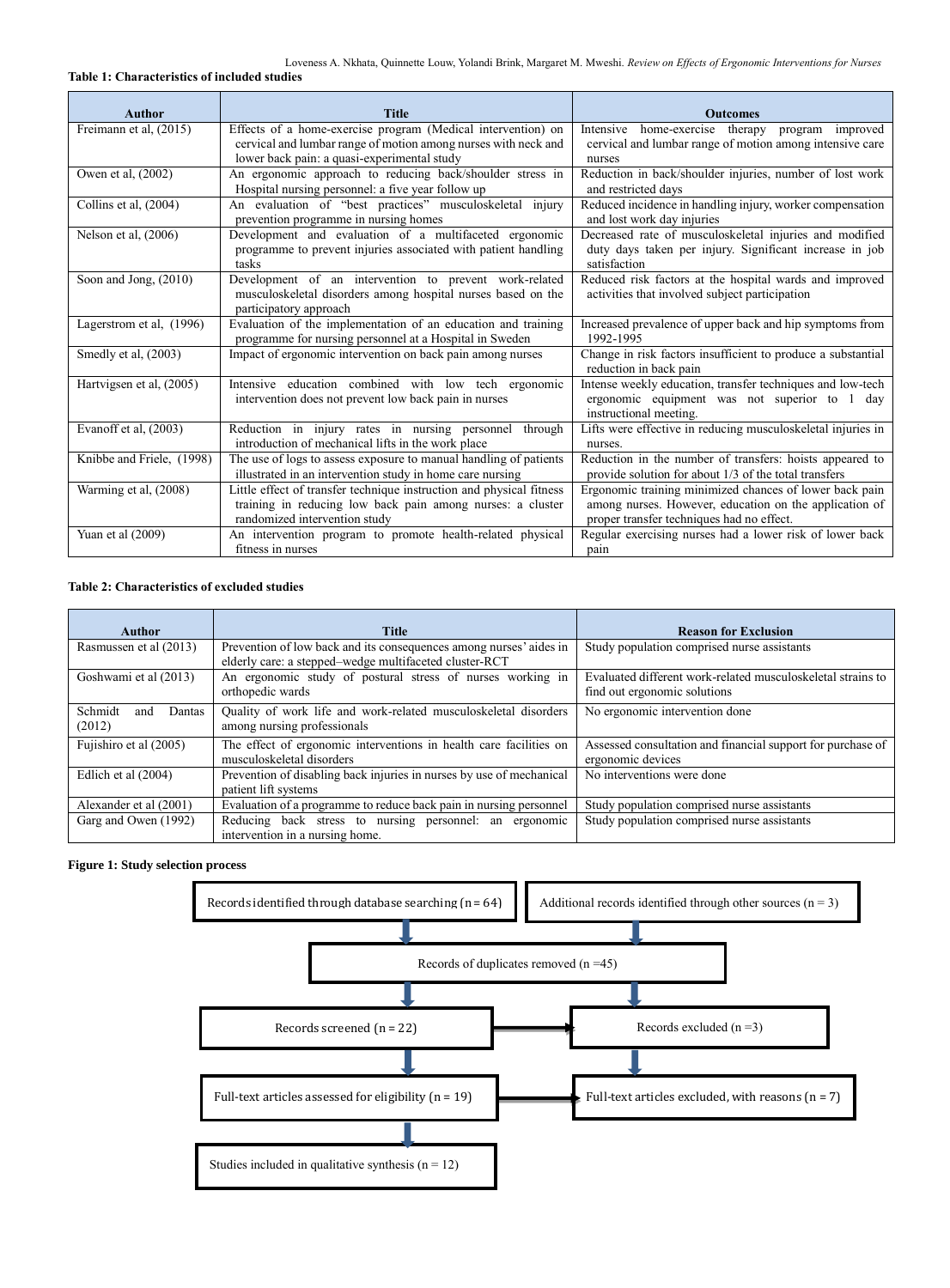#### **Figure 2: Complaints or symptoms of pain following ergonomic interventions**



**Figure 3: Work-related function and quality of life**

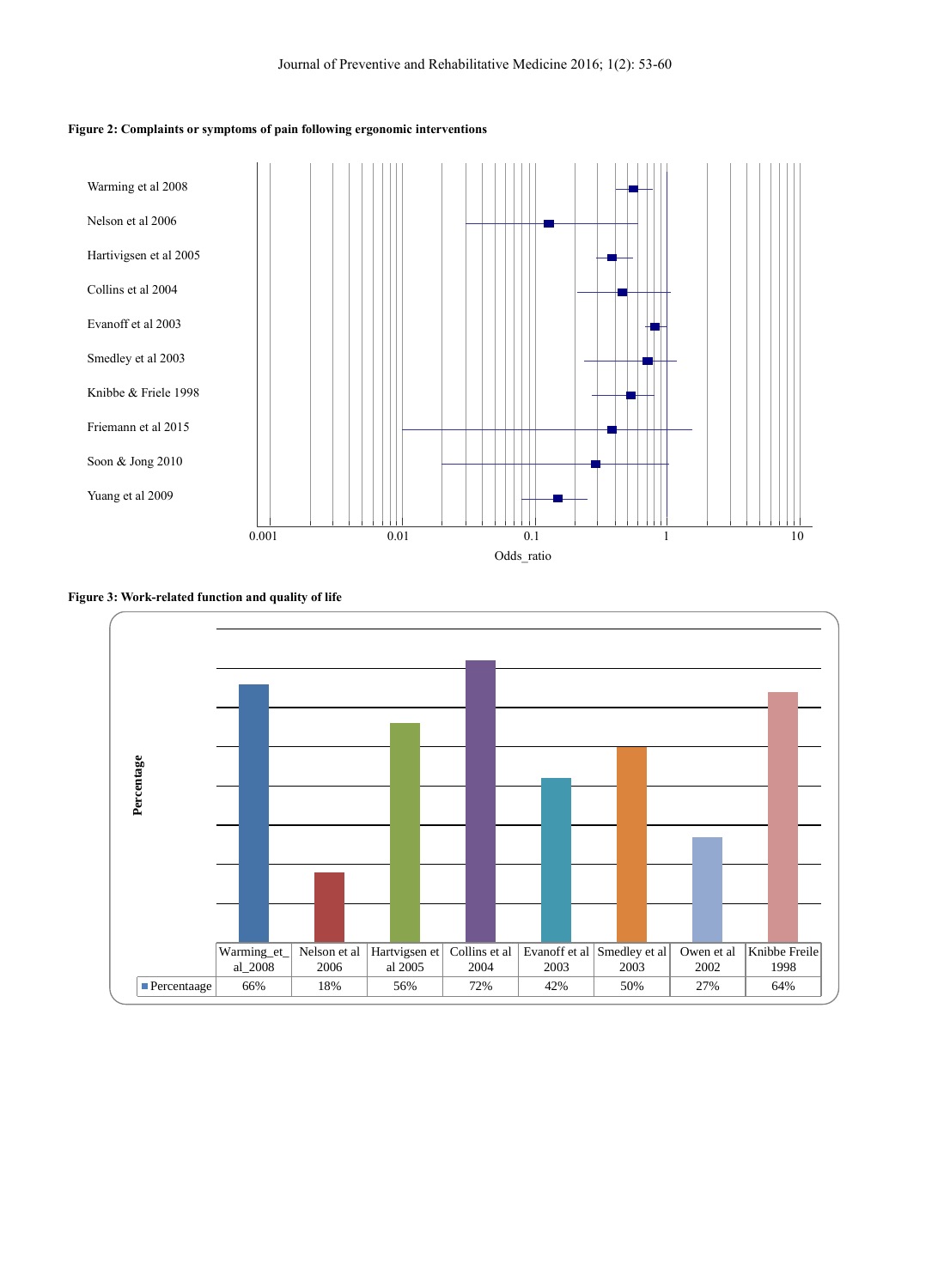#### **Table 3: Risk of Bias in included studies**

|                                                                                                     | Freimann et al (2015) | Owen et al, (2002) | Collins et al (2004)     | Nelson et al, (2006) | Soon & Jong (2010) | Lagerstrom et al (1996)  | et al (2003)<br>Smedley  | Hartvigsen et al (2005) | al $(2003)$<br>Evanoff et | & Friele (1998)<br>Knibbe | al (2008)<br>$\vec{c}$<br>Warming | (2009)<br>$et$ al<br>Yuan <sup>{</sup> |
|-----------------------------------------------------------------------------------------------------|-----------------------|--------------------|--------------------------|----------------------|--------------------|--------------------------|--------------------------|-------------------------|---------------------------|---------------------------|-----------------------------------|----------------------------------------|
| Exposed and non-exposed cohorts drawn from<br>the same population                                   | $\sqrt{}$             | $\mathbf x$        | $\mathbf X$              |                      |                    |                          |                          |                         |                           | $\overline{?}$            | $\sqrt{ }$                        |                                        |
| Confident in the assessment of exposure                                                             | $\overline{\cdot}$    | X                  | X                        | $\overline{?}$       | $\gamma$           | $\overline{\mathcal{L}}$ | X                        | $\mathbf X$             | $\sqrt{}$                 | X                         | $\overline{\cdot}$                | X                                      |
| Outcome of interest was not present at start of<br>study                                            | $\sqrt{}$             | $\sqrt{ }$         | $\sqrt{ }$               | $\mathbf X$          | X                  | X                        | $\overline{\mathcal{L}}$ | $\gamma$                | $\gamma$                  | X                         | $\overline{\cdot}$                | X                                      |
| Matched all variables associated<br>with outcome or adjusted for<br>these prognostic variables      |                       | $\mathbf X$        | $\overline{\mathcal{L}}$ |                      |                    |                          |                          |                         |                           | X                         | X                                 | X                                      |
| Confident in assessment of the presence or<br>absence of prognostic factors                         | $\gamma$              | $\overline{?}$     | $\mathbf X$              | $\gamma$             | $\gamma$           | $\gamma$                 | $\mathbf X$              | $\mathbf x$             | $\gamma$                  | $\overline{?}$            | $\overline{?}$                    | $\gamma$                               |
| Confident in the assessment of outcome                                                              | $\gamma$              | $\gamma$           | $\gamma$                 | $\sqrt{ }$           | $\gamma$           | $\gamma$                 | $\overline{?}$           | $\sqrt{ }$              | $\gamma$                  | $\gamma$                  | $\mathbf x$                       | $\sqrt{ }$                             |
| Adequate follow up of cohorts                                                                       | $\overline{?}$        | $\sqrt{ }$         | $\overline{?}$           | $\gamma$             | $\gamma$           | $\sqrt{ }$               | $\sqrt{ }$               | $\sqrt{ }$              | $\sqrt{ }$                | $\sqrt{ }$                | $\sqrt{ }$                        | $\sqrt{ }$                             |
| Co-Interventions similar between groups                                                             | $\Omega$              |                    | $\gamma$                 |                      | $\Omega$           |                          | $\overline{?}$           |                         | $\overline{?}$            | $\mathbf X$               | X                                 | X                                      |
| $\sqrt{\ }$ = definitely ves<br>blank = not indicated<br>$? = probability yes$<br>$x =$ probably no |                       |                    |                          |                      |                    |                          |                          |                         |                           |                           |                                   |                                        |

### **4. Discussion**

Nurses report one of the highest rates of work-related disorders and accidents compared to other professions [40, 41]. Across all specialty areas of nursing, patient- handling activities have been acknowledged as major contributors to the high incidence of these debilitating injuries, in particular the lower back, neck and shoulders [30, 34]. Over the years, wide ranges of intervention strategies have been used to manage this problem. These could be divided into factors focusing on the organisation, and the individual. This review aimed to review the literature to assess the effects of ergonomic interventions in nurses on function, pain and quality of life in relation to WRMDs prevention. Ergonomic interventions in this review included; environmental, ergonomic training/education, therapeutic and combined interventions. Following implementation of interventions, most studies [24, 29-31, 34, 35, 38, 39] reported decrease in musculoskeletal injury incidence and substantial reduction in the prevalence of pain symptoms in any anatomical body part. However, in one study [32] an increase in the prevalence of upper back and hip symptoms post intervention was recorded and was attributed to an increase in cumulative physical exposure over time. Lack of clinical trials or high quality studies in this review highlight limited robust evidence for numerous aspects of WRMDs prevention. Nevertheless, moderate evidence from studies reviewed suggests that combined interventions or multidimensional strategies are effective in the management and prevention of WRMDs in the field of nursing. Similarly previous research, highlights that owing to the multidimensional nature of work-related injuries, no single intervention is likely to be effective at preventing the overall problem of these injuries, although there is likely to be benefit

from getting all the players onside [28,33,41].

According to Nelson and Baptiste [41], patient handling tasks are performed in diverse clinical settings and are characterized by significant biomechanical and postural stressors. In addition, factors such as the patient's weight, transfer distance, confined workspace, unpredictable patient behavior, and awkward positions such as stooping, bending, and reaching significantly contribute to the risk of performing patient handling tasks. To minimize the effects of these activities environmental interventions, implemented in this review, included; hoists, mechanical lifts, transfer belts, sliding sheets, lifting equipment and other low-tech ergonomic aids. Environmental interventions are engineering control changes made to the work environment, layout, tools, or equipment used on the job, or changing the way a job is done to avoid work-related musculoskeletal hazards [42]. In addition, engineering controls are the best line of defense for worker protection and can be effectively applied to patient handling. These controls are a preferred solution because they create permanent changes that eliminate risks at the identified source. However, the degree of effectiveness of using patient handling equipment and devices to prevent musculoskeletal disorders is significantly dependent on factors related to availability, maintenance, and sufficient space. Trinkoff and others [43] submits that disrepair and dilapidation of this equipment may unnecessarily subject both caregiver and patient to preventable risk for injury. There was significant reduction in the incidence of musculoskeletal injuries, number of lost workdays and worker compensation in studies were mechanical lifts and hoists were implemented which suggests that lifts and hoists are effective in reducing musculoskeletal injuries associated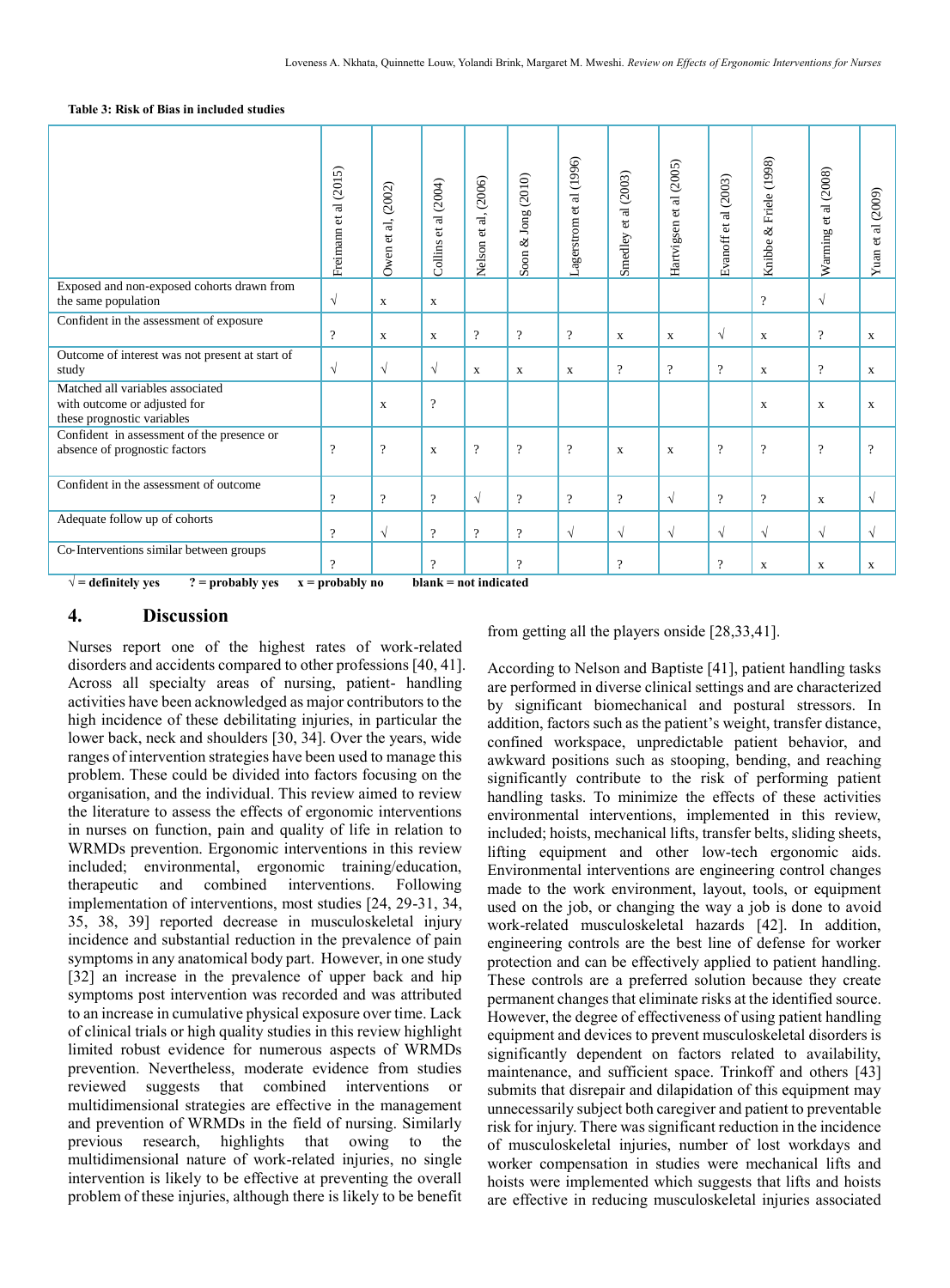with patient handling. However, in studies were low-tech ergonomic aids, sliding sheets and transfer belts were implemented changes in risk factors were insufficient to produce a substantial reduction in pain and musculoskeletal injuries. Taking into consideration the methodological quality of these studies, the evidence is insufficient to recommend for or against these gadgets.

Ergonomic training on the application of proper patient transfer techniques has received considerable attention in the past. Shepherd [44] highlights that ergonomic training is a behavioral or work practice control which involves training of staff in body mechanics, or other joint protection principles such as manual patient lifting, training in proper use of lifting equipment/devices, and the use of unit-based peer leaders. In this review, ergonomic training alone did not minimize chances of musculoskeletal injuries. Lagerstrom and others [32] reported that the prevalence of upper back and hip symptoms increased following the training intervention. Similarly, Warming and others [24] reported that education on the application of proper patient transfer to nurses did not eliminate the incidence of lower back pain. Therefore it is assumed that either the advocated techniques did not reduce the risk of injury or training did not lead to adequate change in lifting and handling techniques among the participants. The outcome in this review may suggest that ergonomic training/education without lifting equipment or other intervention is inadequate in the prevention of WRMDs or consequent disability. Hence, the need for conducting other intervention studies to provide clinical evidence of its value in combating WRMDs.

Physical activity acts as a protective measure against WRMDs when adhered to by nurses [25]. Proper and colleagues [45] and Warming and others [24] support the notion that exercise is a strong therapeutic modality to resolve the symptoms of lower back injuries and enhances quality of life. Often a physical exercise intervention is accompanied by other interventions and may be more effective when combined with manual therapy [46]. Therapeutic interventions highlighted in this review include exercise and physical therapy. These studies demonstrated significant positive effects towards exercise and physical therapy in the prevention of recurrence of sick leave due to cervical and lower back pain [34, 35]. Particularly, Yuan and others [35] documented that nurses who regularly participate in physical activity and exercise lower their risk of WRMDs. This finding corresponds with that of another review, in which exercise had positive effects among workers with neck and upper limb pain [47]. In another review, Kupper and others [48] reported that despite the lack of strong scientific evidence, anecdotally physiotherapy was an effective treatment option for upper limb disorders.

The World Health Organization (WHO) characterized WRMDs as multifactorial to indicate that a number of risk factors i.e. physical, work organizational, psychosocial, individual, and sociocultural contribute to causing these disorders [11]. This implies that possible risk factors of physical, psychosocial or personal origin can reinforce each other. Therefore, an integrated approach is a promising strategy in prevention of WRMDs. In a systematic review Meijer and others [49], reported that effective treatment programmes appear to contain multiple components, such as relaxation exercise, physical, work, knowledge and psychological conditioning. Outcomes form combined interventions in this review shows significant decreased rate of musculoskeletal injuries, modified duty days taken per injury and reduced worker compensation. In addition, an increase in job satisfaction and improved activities involved subject participation. Similarly, Rasmussen and others [28] echoes that multifaceted interventions consisting of Physical and participatory ergonomics, cognitive behavioural training and physical exercises reduce sick off days, pain intensity and frustration in workplaces.

## **5. Conclusion**

It is undeniable that ergonomic interventions are worth undertaking in the field of nursing because high-risk patienthandling tasks cause significant biomechanical and postural stressors on the spine and extremities resulting in musculoskeletal injuries. However, a lack of clinical trials in this review highlight limited evidence for numerous aspects on the effects of ergonomic interventions for nurses on function, pain and quality of life. Earlier studies concluded that use of specialised or lifting equipment such as ceiling lifts, hoists or mobile lifts to reduce physical strain on nurses' in-patient handling tasks is an element associated with reduced WRMDs. However, in developing countries this is not practical, as most hospitals do not have the provisions for installing hoists. Nevertheless, this review submits that a combination of optimal clinical, rehabilitation and environmental interventions is more effective than single elements in management of WRMDs in the field of nursing. This is because, the origins of WRMDs are complex and multifactorial arising from disequilibrium between the requirements the nursing task performed and individual functional abilities. In addition, the economic costs associated with investing in these pieces of equipment my not be feasible in most developing countries. Therefore, it is recommended that detailed studies regarding hoist installations based on engineering efficacy, cost and applicability be done in developing countries. In addition, the Ministry of Health and Hospital Administrators in developing countries must consider introducing ergonomic interventions in health care institutions such as regular exercise by nurses as it contributes to the reduction of neuromuscular pain and improves quality of life and productivity.

## **Acknowledgement**

We thank the academic staff in the department of Physiotherapy at Stellenbosch University in Cape Town and the University of Zambia for having contributed to the success of this work.

## **Conflict of interest declaration**

None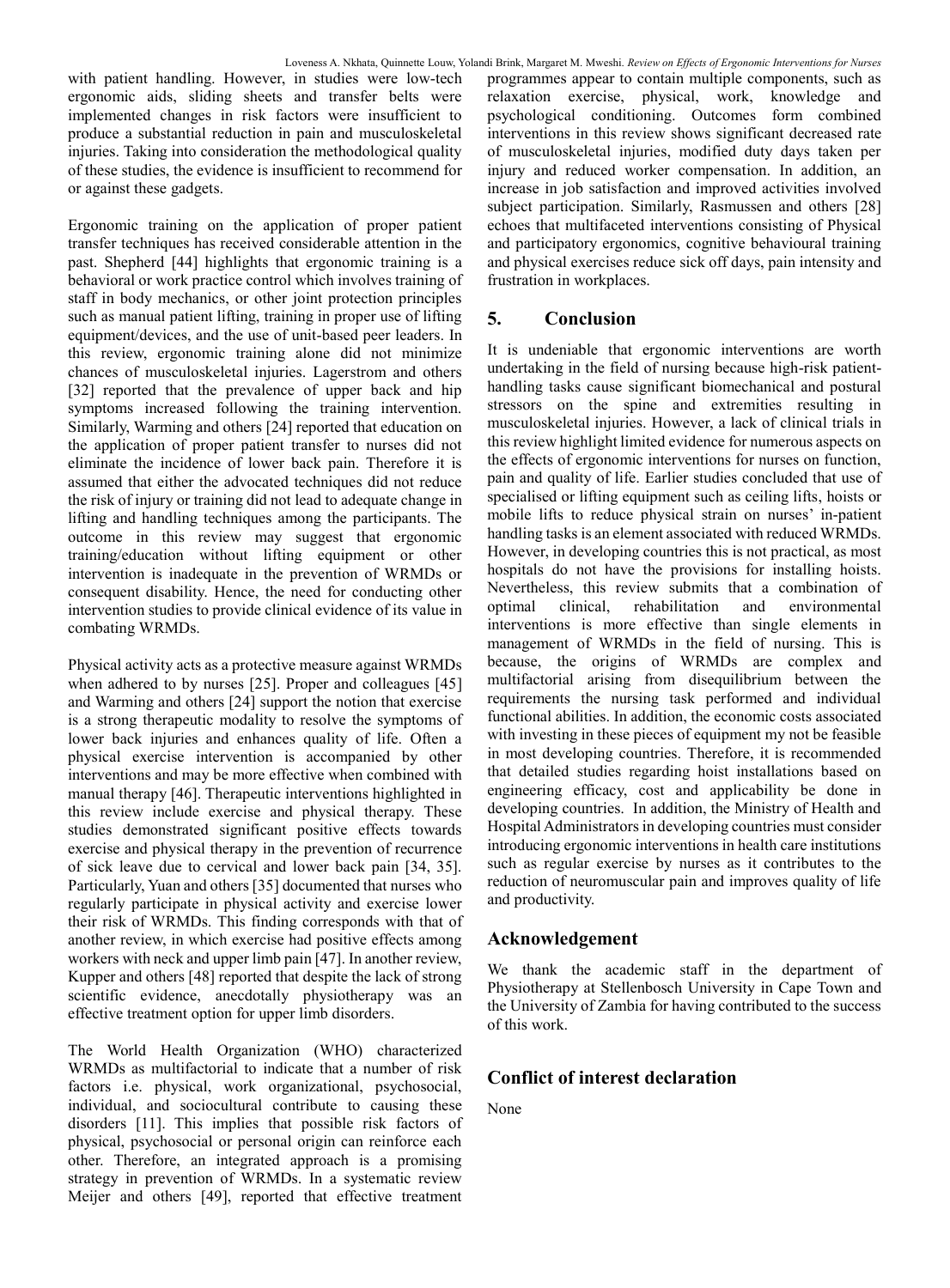#### **REFERENCES**

- 1. Levy BS, Wegman DH. Occupational Health: Recognizing and preventing work-related disease and injury. *Philadelphia PA: Lippincott Williams & Wilkins 2000.*
- 2. Kirkhorn S, Earle-Richardson G. Repetitive motion injuries. *Agricultural Medicine; A practical guide 2006; 324-338.*
- 3. Gatty CM, Turner M, Buitendorp DJ, Batman H. The effectiveness of back pain and injury prevention programs in the workplace. *Work, 2003; 20: 257–266.*
- 4. Russo A, Murphy C, Lessoway V and Berkowitz J. The prevalence of musculoskeletal symptoms among British Columbia Sonographers. *Applied Ergonomics 2006; 33: 385-393.*
- 5. Long MH, Johnston V, Bogossian F. Work-related upper quadrant musculoskeletal disorders in midwives, nurses and physicians: A systematic review of risk factors and functional consequences *Applied Ergonomics 2013; 43: 455-467.*
- 6. Aptel M, Aublet-Cuvelier A, Cnockaert JC: Work related musculoskeletal disorders of the upper limb. *Joint Bone Spine 2002; 69: 546-555. 10.1016/S1297- 319X (02)00450-5.*
- 7. Adegoke BOA, Akodu AK, Oyeyemi AL. Workrelated Musculoskeletal Disorders among Nigerian Physiotherapists. *BMC Musculoskeletal Disorders 2008; 9: 112-121.*
- 8. Lelis CM, Battaus MRB, Freitas FCT, Rocha FLR, Marziale MHP, Robazzi MLCC. Work-related musculoskeletal disorders in nursing professionals: an integrative literature review. *Acta Paul Enferm. 2012; 25(3):477-82.*
- 9. Marofuse NT, Marziale MH. Diseases of the Osteo Muscular System in nursing workers. *Review Latin Enferm. 2005; l13 (3):364-73.*
- 10. Walsh IA, Corral S, Franco RN, Canetti EE, Alem ME, Coury HJ. Work ability of subjects with chronic musculoskeletal disorders. *Review Saudi Republic 2004; 38(2):149-56.*
- 11. World Health Organisation. Identification and control of work related diseases. *Technical report series 1985; nº 714, WHO.*
- 12. Chung YC, Hung CT, Li SF, Lee HM, Wang SG, Chang SC, Pai LW, Huang CN, Yang JH. Risk of musculoskeletal disorders among Taiwanese nurses cohort: a nationwide population-based study. *BMC Musculoskeletal Disorders 2013; 14: 144 – 147.*
- 13. Bork BE, Cook TM, Rosecrance JC, Engelhardt KA, Thomason MEJ, Wauford IJ, Worly RK. Workrelated Musculoskeletal Disorders among Physical Therapists. *Physical Therapy 1999; 76: 826-835.*
- 14. Salik Y, Ozcan A. Work-related musculoskeletal disorders: A survey of physical therapists in Izmir-Turkey. BMC *Musculoskeletal Disorders 2004; 5:27. [PMCID: PMC516038] [PubMed: 15315712].*
- 15. Nkhata LA, Esterhuizen TM, Siziya S, Phiri PDC, Nkandu EM, Shula H. The Prevalence and Perceived Contributing Factors for Work-Related

Musculoskeletal Disorders Among Nurses at the University Teaching Hospital in Lusaka, Zambia: *Science Journal of Public Health 2015; 3(4): 508- 513. doi: 10.11648/j.sjph.20150304.18.*

- 16. Tinubu MS, Chidozie E Mbada, Adewale L Oyeyemi, Ayodele A Fabunmi. Work-Related Musculoskeletal Disorders among Nurses in Ibadan, South-west Nigeria: a cross-sectional survey. *BMC Musculoskeletal Disorders 2010; 11:12.*
- 17. Goggins RW Spielholz P, Nothstein GL. Estimating the effectiveness of ergonomics interventions through case studies; Implications for predictive costbenefit analysis. *Journal of Safety Research, 2008; 39(3):339-344.*
- 18. Carrivick P, Lee A, Yau K, Stevenson M. Evaluating the effectiveness of a participatory ergonomics approach in reducing the risk and severity of injuries from manual handling. *Ergonomics 2005; 48(8): 907-914.*
- 19. Nelson A, Harwood KJ, Tracey CA, Dunn KL. Myths and facts about safe patient handling in rehabilitation. *Rehabilitation Nursing 2008; 33: 10-17.*
- 20. Centers for Disease Control and Prevention. Workplace Health Promotion 2011 [http://www.cdc.gov/workplacehealthpromotion/eval](http://www.cdc.gov/workplacehealthpromotion/evaluation/topics/disorders.html) [uation/topics/disorders.html](http://www.cdc.gov/workplacehealthpromotion/evaluation/topics/disorders.html) Retrieved 23 November, 2015.
- 21. Yassi A, Lockhart K. Work-relatedness of low back pain in nursing personnel: A systematic review. *International Journal of Occupational & Environmental Health 2013; 19: 223-244.*
- 22. Schlossmacher R, Amaral FG. Low back injuries related to nursing professionals working conditions: a systematic review. *Work 41 Supplementary 2012; 1: 5737-5738.*
- 23. Ellapen TJ and Narsigen S. Work-related Musculoskeletal Disorders among Nurses: A Systematic Review. *Journal of Ergonomics 2014; S4: S4-003 doi 10.417212165-7556. 54-003.*
- 24. Warming S, Ebbehøj NE, Wiese N, Larsen LH, Duckert J. Little effect of transfer technique instruction and physical fitness training in reducing low back pain among nurses: a cluster randomized intervention study. *Ergonomics, 2008; 51: 1530- 1548.*
- 25. Engkvist IL, Kjellberg A, Wigaeus HE. Back injuries among nursing personnel- identification of work conditions with cluster analysis. *Safety Science 2001; 37:1–18.*
- 26. Higgins JPT, Green S (2011). Cochrane Handbook for Systematic Reviews of Interventions. *Version 5.1.0 Available from [www.cochrane](http://www.cochrane-handbook.org.2011/)[handbook.org.2011.](http://www.cochrane-handbook.org.2011/)*
- 27. Review Manager. Computer program. The Nordic Cochrane Centre. The Cochrane Collaboration, 2011.
- 28. Rasmussen CDN, Holtermann A, Bay H, Sogaard K, Jorgensen MB. Prevention of low back and its consequences among nurses' aides in elderly care: a stepped–wedge multifaceted cluster-RCT.*PAIN 2013;*